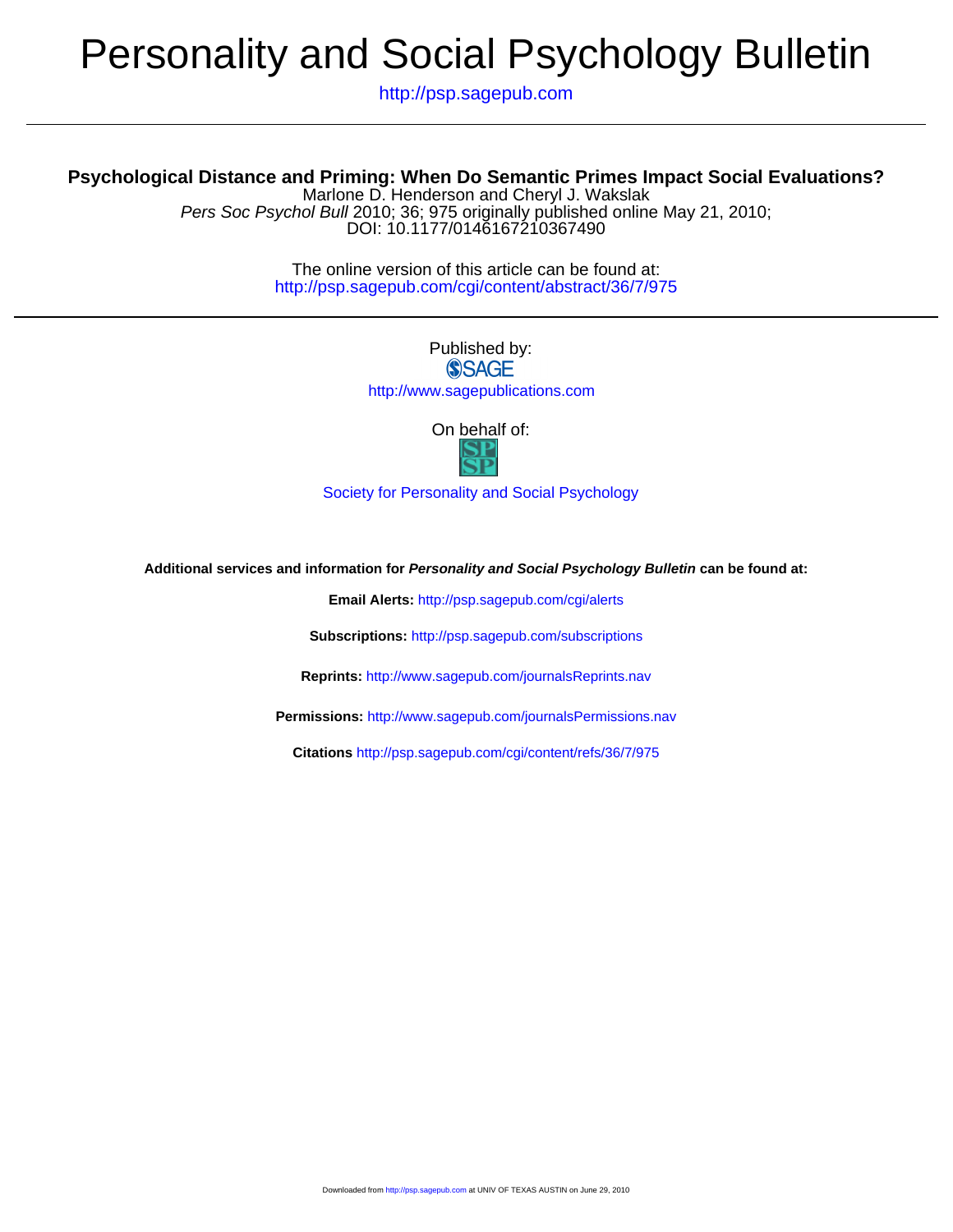# **Psychological Distance and Priming: When Do Semantic Primes Impact Social Evaluations?**

Personality and Social Psychology Bulletin 36(7) 975–985 © 2010 by the Society for Personality and Social Psychology, Inc Reprints and permission: sagepub.com/journalsPermissions.nav DOI: 10.1177/0146167210367490 http://pspb.sagepub.com



### **Marlone D. Henderson<sup>1</sup> and Cheryl J. Wakslak<sup>2</sup>**

#### **Abstract**

Semantic primes influence the impressions and evaluations people form of others. According to construal level theory (CLT), as stimuli get closer psychologically (e.g., physically, probabilistically), people construe stimuli in more concrete, localized, individuating terms. Across three studies, the authors present participants with individuals performing behaviors (skydiving, motor biking) that are ambiguous with respect to being either adventurous or reckless. Using a CLT framework, the authors show that people are more likely to assimilate their judgments of others to available semantic primes for psychologically close rather than distant targets (Studies 1 and 2). Conversely, they show that general, global attitudes drive evaluations more for distant rather than close targets (Study 3). Implications for priming more broadly are discussed.

#### **Keywords**

priming, construal, distance, assimilation, evaluation

Received July 14, 2009; revision accepted December 29, 2009

Seemingly mundane objects often influence the impressions and evaluations that individuals form of others. A prominent example of this external influence is the effect of semantic primes, which have been documented in more than three decades of research (for reviews, see DeCoster & Claypool, 2004; Förster & Liberman, 2007; Higgins, 1996). Indeed, the effects of priming on judgment and decision making have been so robustly demonstrated that even the popular press routinely quips about the importance of priming (e.g., Carey, 2007; Gladwell, 2005; Tierney, 2009). More specifically, semantic primes have been shown to influence judgments in a variety of ways, most directly through the process of assimilation, where judgments are biased toward the meaning and valence of primed trait concepts. For example, in a seminal study by Higgins, Rholes, and Jones (1977), participants' judgments of a target who engaged in high-risk behaviors that could be interpreted in either a positive or a negative way were influenced by prior exposure to semantic primes: Those primed with a positive construct (adventurousness) rated the target in a more positive fashion than those primed with a negative construct (recklessness).

As a counterpoint to assimilation effects, researchers have also found that exposing people to primes sometimes leads them to form impressions of targets that are biased *away* from the primes (DeCoster & Claypool, 2004). For example, when individuals are exposed to a person who exemplifies extreme trait behavior (e.g., an extremely reckless guy) and then are asked to evaluate another ambiguous target, individuals are likely to judge the target as less reckless and evaluate the target less negatively, as compared to individuals exposed to a person who exemplifies moderate trait behavior (Herr, Sherman, & Fazio, 1983). Also, when people are exposed to semantic primes but become aware that primes may have influenced their judgments, they tend to consciously correct their impressions to remove the bias, often overcorrecting and forming impressions that are biased away from the prime (e.g., Martin, 1986). These two processes have been labeled contrast effects, and determining when to expect assimilation versus contrast continues to be a focal research question (e.g., Kay, Wheeler, & Smeesters, 2008; Liberman, Förster, & Higgins, 2007; Mussweiler & Damisch, 2008).

In the present investigation, we assume, as does much research, that assimilation effects commonly occur because externally activated trait concepts are misinterpreted or confused with individuals' own internally generated reactions to

**Corresponding Author:**

University of Texas at Austin, Austin, TX, USA <sup>2</sup>University of Southern California, Los Angeles, CA, USA

Marlone D. Henderson, University of Texas at Austin, Department of Psychology, 1 University Station A8000, Austin, TX, 78712 Email: hendersonm@psy.utexas.edu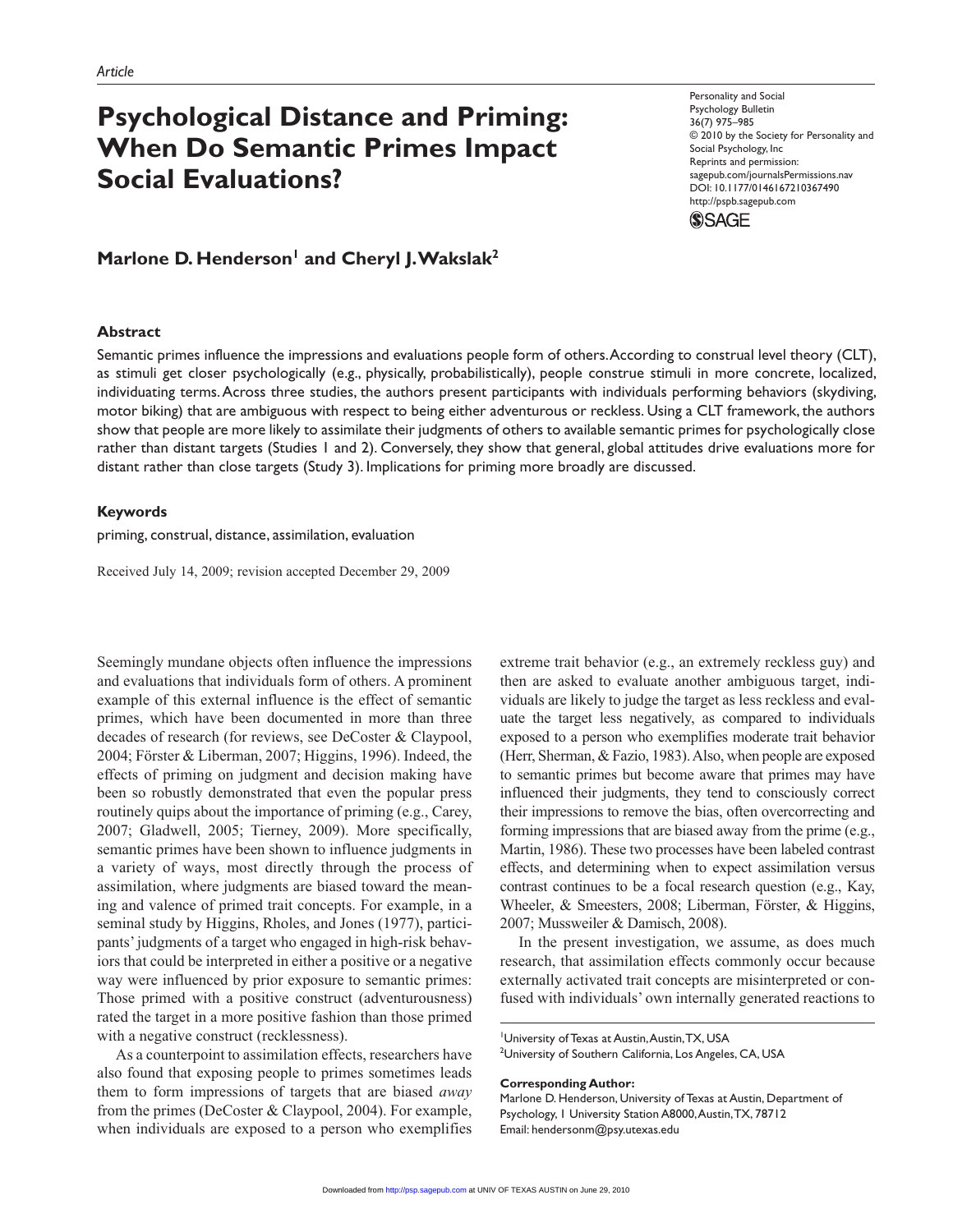a target (Förster & Liberman, 2007, p. 201; Mussweiler & Neumann, 2000, p. 196; Wheeler, DeMarree, & Petty, 2007, p. 241).<sup>1</sup> We follow in the tradition of previous work that has focused on variables that can negate the impact of these primes in favor of more personally accessible information (see, e.g., Dijksterhuis & Knippenberg, 2000). Specifically, we examine the effect psychological distance from a target has on individuals' reliance on temporarily accessible constructs (primes) that are triggered by external cues when forming evaluative judgments of others.

#### **Theoretical Background**

Drawing on a construal level theory (CLT) of psychological distance, we suggest that semantic primes lead people to form impressions that are biased toward primes for psychologically close targets but not for psychologically distant targets. According to CLT (Liberman, Trope, & Stephan, 2007), as stimuli get closer temporally (e.g., a conversation with a person tomorrow rather than a year from now; Liberman & Trope, 1998), physically (e.g., a conversation with a person a few miles away rather than several miles away; Fujita, Henderson, Eng, Trope, & Liberman, 2006), socially (e.g., a conversation with a similar rather than dissimilar person; Liviatan, Trope, & Liberman, 2008), or probabilistically (e.g., a high rather than low likelihood of conversing with a person; Wakslak, Trope, Liberman, & Alony, 2006), people construe stimuli in more concrete and specific terms that involve more localized, individuating cognitive processing (Liberman & Förster, 2008).

As an illustration of how individuals seem to engage in more localized, individuating processing for judgments of psychologically near rather than distant objects, Förster, Friedman, and Liberman (2004) found that before having participants work on a visual task, those participants who envisioned their lives and imagined themselves engaging in the visual task in the near future (the next day) as opposed to the distant future (a year later) exhibited less perceptual integration and recognition of images out of a fragmented visual stimulus. Presumably, this occurred because participants with a temporally near perspective focused on the disparate fragments, which prevented them from detecting the overall gestalt. In a similar vein, Liberman, Sagristano, and Trope (2002) found that a temporally near perspective from an event fostered less inclusive processing of information related to the event. For example, Liberman et al. (Study 1) found that participants who imagined engaging in several activities (e.g., having a yard sale, going on a camping trip) in the near future (upcoming weekend) as opposed to the distant future (next year) used narrower categories to classify objects related to the activities. Presumably, individuals with a psychologically near perspective exhibited a narrower breadth of categorization because they disregarded the fewer essential features of objects, which united them together, and focused instead on idiosyncratic features of each object, which isolated them from one another. Indeed, more recently, Henderson (2009) demonstrated that individuals who perceived less physical distance from members of a task group construed the members as unique, individuated members rather than as simply a group, which resulted in reduced confidence that the members possessed features that were prototypical of the group.

#### **The Present Research**

Semantic primes represent temporarily accessible category labels that can influence how individuals interpret and evaluate a target's behavior. When individuals misattribute the source of their accessible category label to their own internally generated reactions to a target, their judgments are likely to be biased toward the conceptual and evaluative implications of the prime (see, e.g., Higgins et al., 1977; Srull & Wyer, 1979). Certainly, variations within the descriptions of a target's behavior will influence the degree of assimilation (i.e., if Donald is described as doing something ambiguously aggressive, an aggressiveness prime should affect evaluations; if Donald is described as doing something clearly nonaggressive, however, evaluations should be less assimilated to an aggressiveness prime; cf. Herr et al., 1983). Also, variations in the identity of the target in question should affect the degree of assimilation to primes; for example, evaluations of a target with whom one is familiar and of whom one has already formed an impression should be less affected by the presence of primes than evaluations of a novel target with whom one has no previous experience. As Stapel, Koomen, and van der Pligt (1997) noted, "No such assimilation effects should emerge when the target stimulus is unambiguous or well known and thus needs no interpretative efforts" (p. 53).

We believe that the amount of psychological distance from a target will change the degree to which individuals are influenced by semantic primes when making evaluative judgments of others. Specifically, we assume that when individuals form judgments of psychologically close targets, they process the target in a more localized, individuating manner (i.e., as a single person who engages in the respective behavior). When individuals form judgments of psychologically distant targets, however, they presumably process the target in a more global, generalized manner (i.e., as a member of a class of people who engage in the respective behavior). Given that when individuals form a local judgment of a single person with whom they have no prior experience that person is seen as novel and unfamiliar, an opportunity should arise for momentarily accessible constructs triggered by external cues to influence their impressions (assimilation). In contrast, when individuals form a judgment of a target as a member of a class of people, they often already have a general impression (e.g., stereotypes, general attitudes) about classes of people who engage in the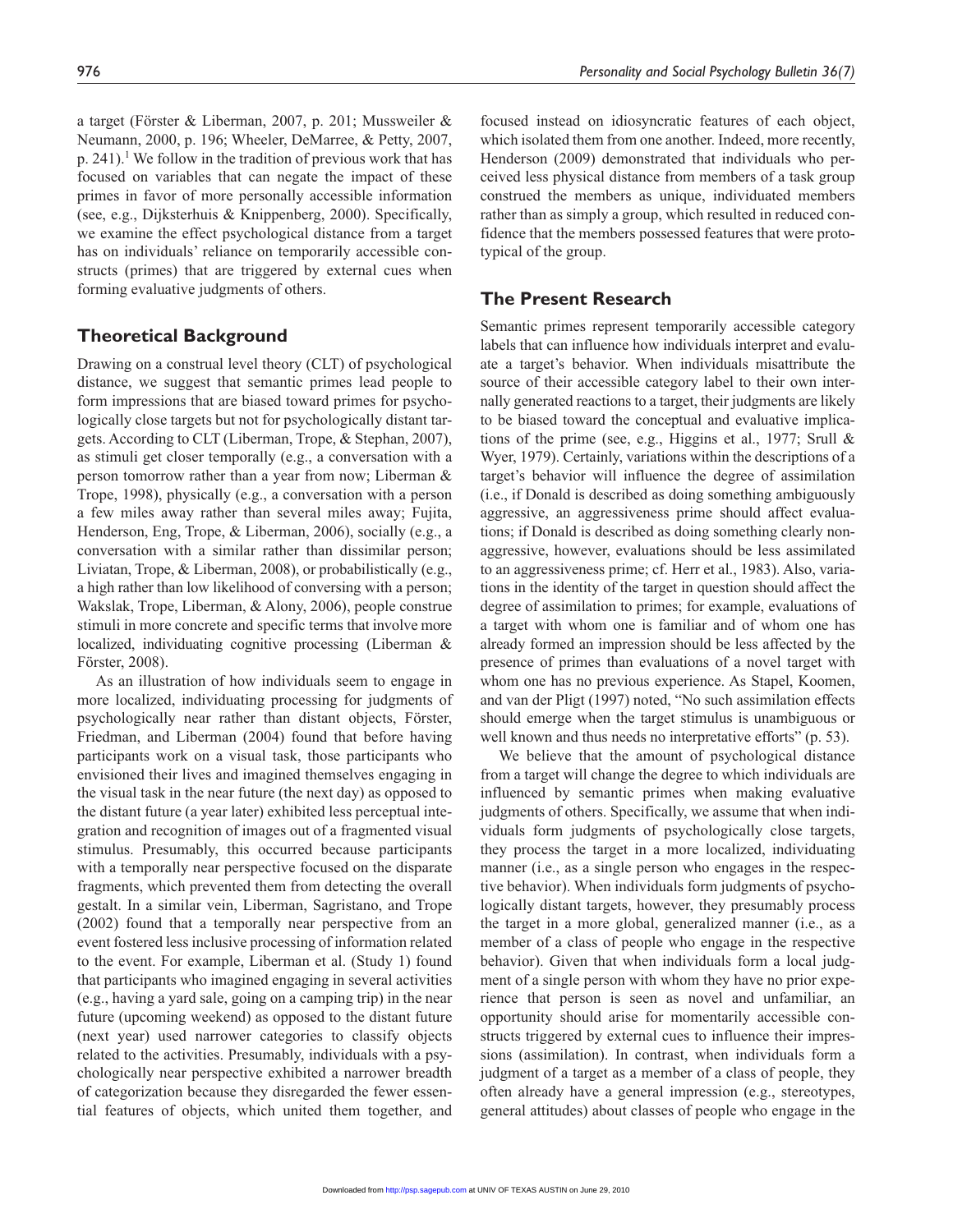behavior, and therefore, little or no opportunity arises for such momentarily accessible constructs to influence their impressions (no assimilation).

Accordingly, we hypothesize that individuals will incorporate the information contained in semantic primes to a greater degree when forming judgments of close rather than distant others, assimilating their judgments to accessible constructs for close, but not distant, targets. Interestingly, in support of this contention, at an empirical level a number of variables that have been linked with reduced psychological distance have been found to lead to increased assimilation in priming tasks. For example, reduced psychological distance and concrete construals tend to occur when individuals adopt a first-person perspective (Kross & Ayduk, 2008; Libby, Shaeffer, & Eibach, 2009), and adopting a first-person perspective has been shown to facilitate greater assimilation effects (Galinsky, Wang, & Ku, 2008; Wheeler, Jarvis, & Petty, 2001). Moreover, Wakslak, Nussbaum, Liberman, and Trope (2008) demonstrated that when people make judgments of how the near versus distant future self will act within different role domains (e.g., child, student, employee), people tend to expect less consistency in their near selves, and individuals who are low in consistency have been found to exhibit greater assimilation effects (Smeesters, Warlop, Van Avermaet, Corneille, & Yzerbyt, 2003). These prior findings are intriguingly consistent with our more general hypothesis that reduced psychological distance facilitates greater assimilation effects.

To directly test this central prediction, we manipulated psychological distance (Study 1: physically; Study 2: probabilistically) after participants had been exposed to semantic primes and then had participants evaluate a target engaging in an ambiguous behavior. In addition, a secondary issue we explore is what factors might influence social judgments of psychologically distant targets. If individuals rely less on semantic primes for psychology distant targets, we expect the general attitudes that individuals have about the class of people who engage in the target's behavior to hold greater weight for psychologically remote targets than psychologically near targets (see, e.g., Fujita, Eyal, Chaiken, Trope, & Liberman, 2008; Ledgerwood & Trope, 2010). To explore this idea, we assessed participants' general attitudes toward the behavior that was performed by a target to see if these general attitudes would differentially relate to near and distant target judgments.

#### **Study 1**

Decreased physical distance from social events has been shown to produce more concrete, lower level mental representation (Fujita et al., 2006). For example, in one study, individuals who imagined several behaviors taking place in a physically near rather than distant location were more likely to focus on the specific ways the behaviors might be carried

out rather than the overarching, higher order purpose or reason driving the behavior. In Study 1, participants were first exposed to semantic primes and then presented with a person engaged in an ambiguous behavior who was located in a physically near or distant location. Participants then evaluated the person engaged in the ambiguous behavior. Participants also reported their general attitude toward the behavior performed by the person.

#### *Method*

In partial fulfillment of a course requirement, 122 New York University students (104 females) responded to a brief survey, which ostensibly presented two unrelated tasks being piloted for future research. The first task, modeled after Higgins and his colleagues' (1977) paradigm, consisted of a word search puzzle (10 letters  $\times$  10 letters) used to semantically prime the concept of adventurousness or recklessness. Participants were instructed to find as many words as they could and write the words down on provided blank lines. Two words that were neutral with respect to adventurousness or recklessness (*computer*, *hammer*) were included in the puzzle, as were six additional words related to either adventurousness (*adventure*, *bravery*, *action*, *exciting*, *thrilled*, *wild*) or recklessness (*dangerous*, *prudent*, *sensible*, *cautious*, *fear*, *careful*).

The second task contained our social evaluation stimuli. Participants saw a black-and-white picture of a man skydiving (see the appendix). The picture was intended to be ambiguous with respect to its evaluative implications, as the target person may be perceived as either adventurous or reckless. A brief paragraph preceded the picture, explaining that according to the website where the picture was obtained the person was a tourist who decided to go skydiving from a plane "just a few miles from here in New Jersey" (physically near condition) or "many miles from here in Los Angeles" (physically distant condition). Directly above the picture was a geographical statement of "Few Miles From Here" or "Many Miles From Here." This physical distance manipulation served as our manipulation of psychological distance (see, e.g., Henderson, Fujita, Trope, & Liberman, 2006).

Participants were instructed to pay careful attention to the content of the picture because they would be asked questions about it. Evaluations of the target were assessed on four 7-point scales ("How much do you think that people, in general, like the person in the previous picture?" "If you were going to interact with the person in the picture, how much do you think you would like this person?" "To what extent do you agree that the person in the picture is an unlikable person?" and "To what extent do you agree that this is the kind of person that people avoid spending time with?"). A composite was created by reverse coding the third and fourth evaluation items and averaging participants' responses to the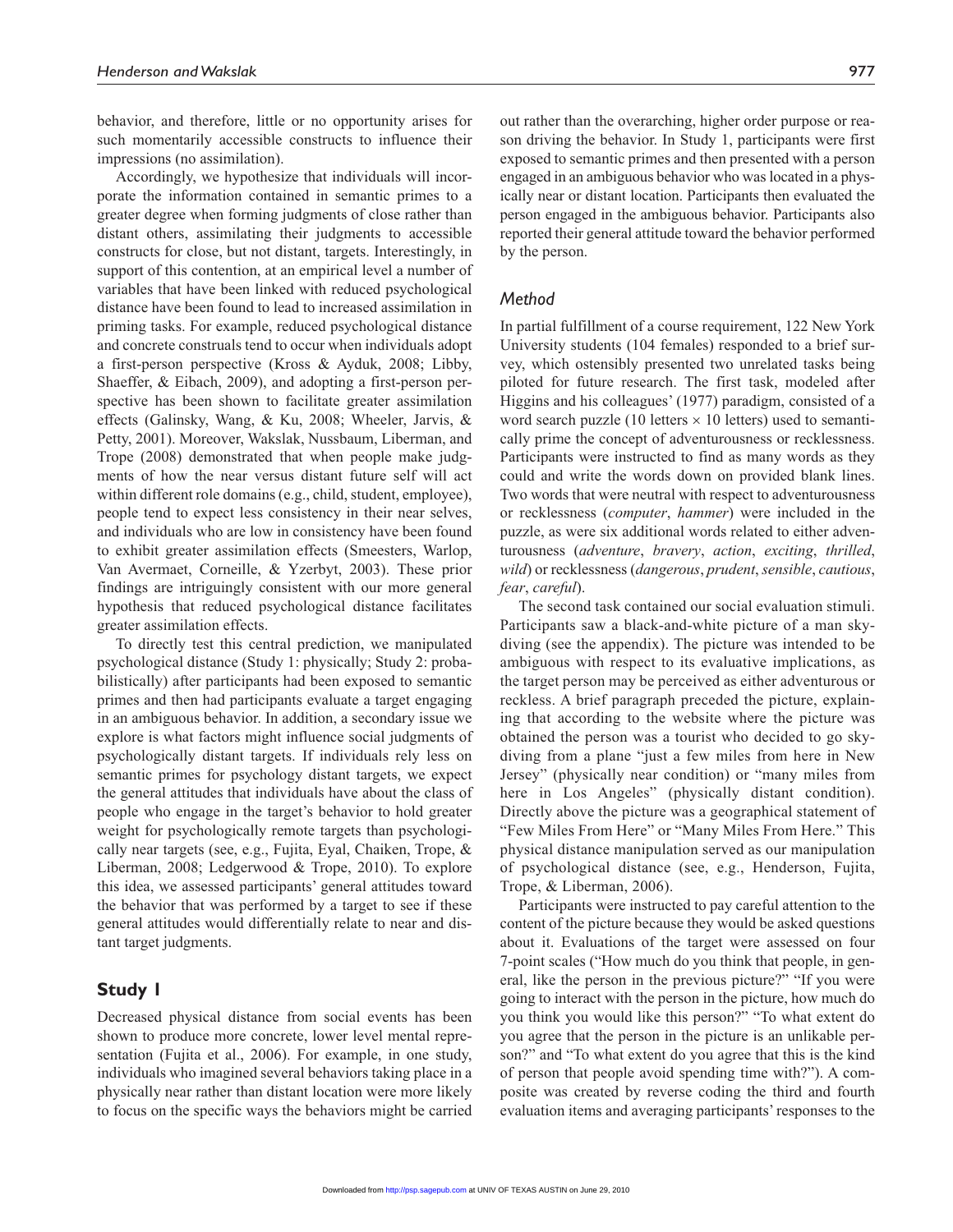

**Figure 1.** Target evaluation in Study 1 as a function of physical distance from target and type of semantic prime Scale ranged from 1 to 7.

four items ( $\alpha$  = .59). Participants' also responded to the following 7-point scales: "In general, how would you evaluate skydiving?" and "How do you generally feel about skydiving?" Responses were averaged together to form a composite index of participants' general attitude toward skydiving  $(r = .78)$ , with higher numbers indicating a more positive attitude. Finally, to verify that participants in the physically near and distant conditions did not differ in the amount of cognitive effort they put into thinking about the target, we included a 7-point scale to measure effortful processing ("Thinking back about the picture you just saw, how much effort did you put into evaluating the person in the picture?"; higher numbers indicated more cognitive effort).

#### *Results and Discussion*

We submitted participants' evaluation score to a 2 (physical distance: near versus distant)  $\times$  2 (semantic priming: adventurousness vs. recklessness) between-participants ANOVA.2 The main effect of physical distance was  $F < 1$ , the main effect of semantic priming was  $F < 1$ , and the interaction effect was  $F(1, 118) = 4.11$ ,  $p < .05$  (see Figure 1). As predicted, participants in the physically near condition primed with adventurousness evaluated the target to be more positive  $(M = 5.34, SD = 0.68)$  than participants primed with recklessness ( $M = 4.98$ ,  $SD = 0.68$ ),  $t(58) = 2.00$ ,  $p = .05$ ,  $d = 0.53$ , whereas participants in the physically distant condition failed to evidence any semantic priming effect  $(M = 5.18,$  $SD = 0.74$  vs.  $M = 5.31$ ,  $SD = 0.50$ ,  $t < 1$ ,  $d = 0.21$ .<sup>3</sup>

Although participants in the four conditions did not differ in their general attitude toward skydiving (all  $Fs < 1$ ), the relationship between participants' target evaluation and general attitude toward skydiving was positive and reliable for those in the physically distant condition (Pearson's  $r = .26$ ,  $n = 62$ ,  $p < .05$ ) but not significant for those in the physically near condition ( $r = .13$ ,  $n = 60$ ,  $p = .32$ ), although the correlations in the two conditions were not significantly different from each other  $(z < 1)$ .<sup>4</sup>

Finally, we wanted to verify that participants in the near and distant conditions did not differ in the degree of cognitive effort that they exerted during the target evaluation. Results revealed that participants in the near (*M =* 3.67,  $SD = 1.17$ ) and distant (3.84,  $SD = 1.45$ ) conditions did not report any differences in cognitive effort about the target  $(t < 1, d = 0.13)$ . The predicted interaction term reported above did not considerably change after controlling for selfreported cognitive effort,  $F(1, 117) = 3.41$ ,  $p = .07$ .

As expected, the results of the present study demonstrated that individuals' impressions of a psychologically close target were in line with the constructs made temporarily accessible by semantic primes. Conversely, as individuals formed impressions of psychologically distant targets, these same semantic primes did not significantly affect their judgment.

#### **Study 2**

In Study 2, we sought to ensure that the distance effect on semantic priming was not uniquely a function of the operationalization of psychological distance that was used in Study 1. Previous research suggests that high probability events are experienced as more close than low probability events (see, e.g., Todorov, Goren, & Trope, 2007), and further studies have shown that an increased probability of experiencing an event produces more concrete, lower level mental representations. For example, participants in one set of studies were less successful at abstracting visual information, but more successful at locating specific details within visual stimuli, when a task was associated with a low (vs. high) probability context (Wakslak et al., 2006). Consequently, in Study 2, we attempted to replicate the previous study's findings using a form of psychological distance rooted in an event's probability of occurrence.

#### *Method*

A total of 74 University of Chicago students and employees (35 female;  $M = 22$  years old) were each given \$2 in return for responding to a brief survey, which ostensibly presented two unrelated tasks being piloted for future research. The design was the same as in Study 1, except that in the paragraph that preceded the picture we explained that according to the website where the picture was obtained there was a "95% chance" (high probability condition) or "5% chance"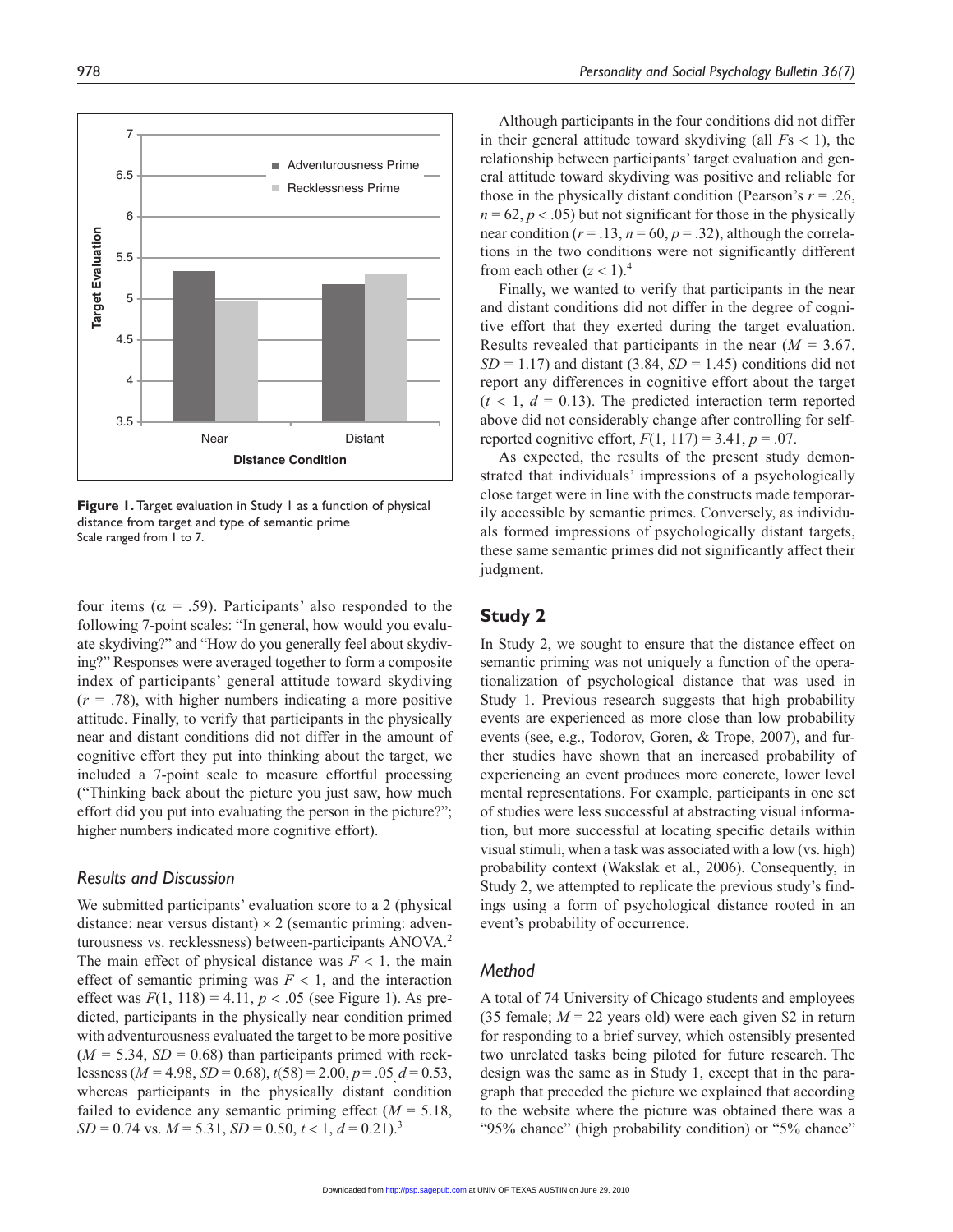(low probability condition) that the target person would skydive again that same day because of weather conditions. Directly above the picture was a probability statement of "95% Chance it Happens Again" or "5% Chance it Happens Again." This served as our manipulation of psychological distance (see, e.g., Todorov et al., 2007). We attributed the probability that the person would skydive again that same day to weather conditions to eliminate a positive or negative dispositional inference being drawn about the target as a function of his willingness to skydive again.

Participants in this study responded to the first four evaluation items described in the method section of Study 1 as well as another item ("How positively do you believe that other people participating in this experiment will rate this person?"). A composite was created by reverse coding the third and fourth evaluation items and averaging participants' responses to the five items ( $\alpha$  = .69). Participants also responded to the following 7-point scales: "How would you evaluate skydiving?" and "How do you feel about skydiving?" Responses were averaged together to form a composite index of participants' general attitude toward skydiving  $(r = .77)$ , with higher numbers indicating a more positive attitude.5 Finally, to verify that participants in the low and high probability conditions did not differ in the amount of cognitive effort they put into thinking about the target, we included a 7-point scale to measure effortful processing ("Thinking back about the picture you just saw, how much effort did you put into thinking about it?"; higher numbers indicated more cognitive effort).

#### *Results and Discussion*

We submitted participants' evaluation score to a 2 (probability: high versus low)  $\times$  2 (semantic priming: adventurousness vs. recklessness) between-participants ANOVA.<sup>6</sup> The main effect of probability condition was  $F < 1$ , the main effect of semantic priming was  $F(1, 70) = 1.23$ ,  $p = .27$ , and the interaction effect was  $F(1, 70) = 5.83$ ,  $p < .05$  (see Figure 2). As predicted, participants in the probabilistically high condition primed with the concept of adventurousness evaluated the target to be more positive  $(M = 5.17, SD = 0.71)$  than participants primed with the concept of recklessness (*M =* 4.57, *SD*   $= 0.71$ ,  $t(36) = 2.49$ ,  $p < .05$ ,  $d = 0.83$ , whereas participants in the probabilistically low condition failed to evidence any semantic priming effect (*M* = 4.79, *SD* = 0.76 vs. *M* = 5.01,  $SD = 0.68, t < 1, d = 0.32$ .

Furthermore, although participants in the four conditions did not differ in their general attitude toward skydiving (all  $Fs < 1$ , the relationship between participants' target evaluation and general attitude toward skydiving was positive and significant for those in the probabilistically low condition (Pearson's  $r = .39$ ,  $n = 35$ ,  $p < .05$ ) but negligible for those in the probabilistically high condition ( $r = .07$ ,  $n = 38$ ,  $p = .66$ ), although the difference between the conditions failed to reach significance  $(z = 1.40, p = .16).$ <sup>7</sup>



**Figure 2.** Target evaluation in Study 2 as a function of probability of target behavior and type of semantic prime Scale ranged from 1 to 7

Finally, results revealed that participants in the probabilistically low ( $M = 3.64$ ,  $SD = 1.57$ ) and high (3.87,  $SD = 1.47$ ) conditions did not report any differences in cognitive effort about the target  $(t < 1, d = 0.15)$ . As expected, the interaction term reported above remained significant after controlling for self-reported cognitive effort,  $F(1, 69) = 4.46$ ,  $p < .05$ .

#### **Study 3**

Our focus in Studies 1 and 2 was on the usage of semantic primes when forming impressions of psychologically near targets. In Study 3, we explicitly turn our attention to the type of information individuals will rely on when forming impressions of psychologically remote targets. Our assumption in the previous studies was that people encountering a psychologically remote target would think about the target as a class of people who engage in the respective behavior and thus relate the target's behavior to their general attitudes about the behavior. That is, although participants viewed a single person engaging in a behavior, they were expected to relate their general attitude to the encountered behavior and use this as the basis of their evaluation of the particular distant target in question. To get at this idea, we measured participants' general attitudes toward the depicted behavior (skydiving) and found that this correlated with participants' evaluations of the distant, but not near, targets. However, the correlations for each experimental condition in Studies 1 and 2 were not significantly different from each other. Consequently, the results are only suggestive at this point.

One methodological limitation of the previous studies, however, is that our general attitude measures came after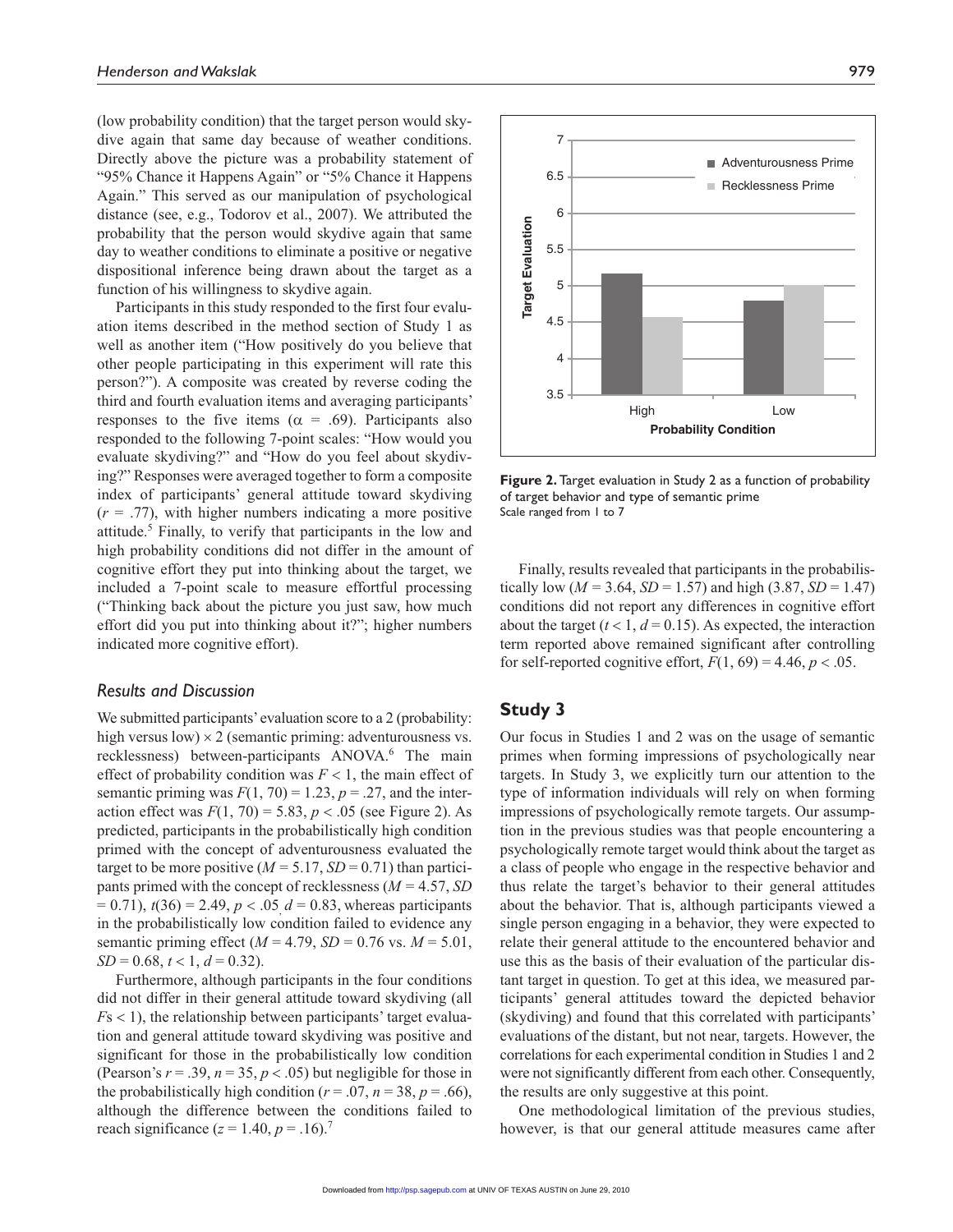participants were exposed to the semantic prime and specific target. Consequently, it is probable that our general attitude measure was tainted. For example, the primes may have activated constructs that facilitated or interfered with participants' retrieval of their general attitude. In Study 3, we therefore take a different approach than in Studies 1 and 2 to assess participants' general attitude. Specifically, we first ask participants to spontaneously generate general characteristics that come to mind when they imagine a class of people engaging in an ambiguous behavior and then ask them to evaluate a target person engaging in the same ambiguous behavior in a physically close or far away location. We expect participants to relate the general characteristics that they generate to their evaluations of a distant, but not near, target.

#### *Method*

In exchange for a slice of pizza, 30 University of Texas at Austin students responded to a brief survey, which ostensibly involved two tasks being piloted for future research. The first task was modeled after Maio, Bell, and Esses's (1996) open-ended attitude measure. To assess participants' general attitudes, participants were asked to list characteristics that "generally describes the kind of person who would ride a high-speed motorbike." Up to seven responses could be listed (e.g., crazy, adventurous). After indicating their responses, participants were asked to go back and assign a valence to each of the responses. Valences could range from –3 (*negative impression*) to +3 (*positive impression*). Five participants (2 in the near and 3 in the distant conditions) failed to assign a valence code to their responses and thus could not be included in the analyses.

The second task contained our social evaluation stimuli. Participants saw a black-and-white picture of a man riding a motorbike (see the appendix). The picture was intended to be ambiguous with respect to its evaluative implications, as the target person may be perceived as either adventurous or reckless. A brief paragraph preceded the picture, explaining that according to the website where the picture was obtained the person was a tourist who decided to ride a high-speed motorbike "just a few miles from here in Austin, TX" (physically near condition) or "several miles from here in San Bernardino, CA" (physically distant condition). This served as our manipulation of psychological distance (see, e.g., Henderson et al., 2006). Participants were instructed to pay careful attention to the content of the picture because they would be asked questions about it.

Evaluations of the target were assessed on three 7-point scales ("How much do you think that people, in general, like the person in the previous picture?" "To what extent do you agree that the person in the picture is an unlikable person?" and "To what extent do you agree that this is the kind of person that people avoid spending time with?"). A composite was created by reverse coding the second and third evaluation items and averaging participants' responses to the three items  $(\alpha = .46)$ . Also, to verify that participants in the physically near and distant conditions did not differ in the amount of cognitive effort they put into thinking about the target, we included three 7-point scales to measure effortful processing ("Thinking back about the picture you just saw, how much effort did you put into evaluating the person in the picture?" "How hard did you think about the person in the picture when making your evaluations?" and "How much did you concentrate on the person in the picture when making your evaluations?" Responses were averaged together to form a composite ( $\alpha$  = .90), where higher numbers indicated more cognitive effort.

#### *Results and Discussion*

For data analyses, a composite index of participants' general attitude was created by averaging the valence markers that participants assigned to each of the self-generated characteristics. Higher numbers indicated a more positive impression of the kind of person who would ride a high-speed motorbike. Participants' general attitude, experimental condition, and the product of these two variables were entered as predictors of their evaluation of the target. Results revealed no effect of distance ( $\beta$  = .06,  $t$  < 1,  $d$  = 0.15) and a significant effect of participants' general attitude,  $\beta$  = .49,  $t(21)$  = 3.15,  $p < .01$ ,  $d = 1.37$ , which was qualified by a significant interaction,  $\beta = .44$ ,  $t(21) = 2.67$ ,  $p < .05$ ,  $d = 1.17$ . As shown in Figure 3, participants' general attitude toward riding a motorbike was positively related to their evaluation of the target for those in the physically distant condition but completely unrelated for those in the physically near condition.<sup>8</sup> Presumably, because participants in the near condition construed the target as an individual rather than as an instance of a general class of people who ride motorbikes, their evaluation of the near target was influenced by the idiosyncratic objects and stimuli that they were exposed to in their environment (which we as experimenters did not control) rather than any general attitude they possessed about the class of people who ride motorbikes.

Finally, results revealed that participants in the near (*M* = 4.33,  $SD = 1.01$ ) and distant ( $M = 3.69$ ,  $SD = 1.42$ ) conditions did not report any significant differences in cognitive effort about the target,  $t(23) = 1.31$ ,  $p = .20$ ,  $d = 0.57$ , and the interaction of participants' general attitude and experimental condition remained a significant predictor of their evaluation of the target after controlling for self-reported cognitive effort,  $\beta = .44$ ,  $t(20) = 2.63$ ,  $p < .05$ ,  $d = 1.18$ .

#### **General Discussion**

Psychological distance appears to influence the extent to which people rely on accessible category constructs that are triggered by extraneous sources when forming evaluations of others. For psychologically close targets, people's judgments of others are in line with the concepts that are activated by primes in their environment. For psychologically remote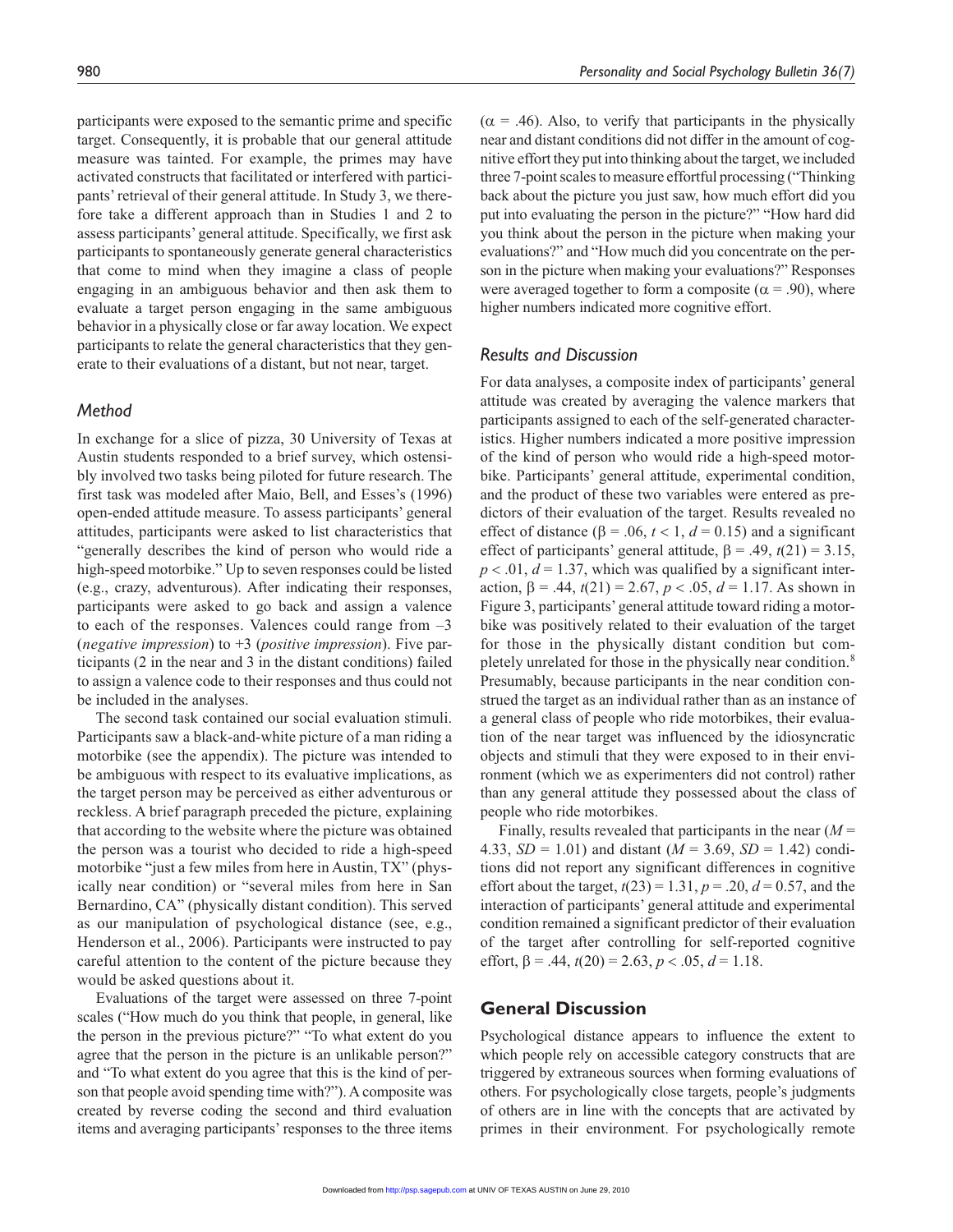

**Figure 3.** Target evaluation in Study 3 as a function of physical distance from target and general attitude toward motorbikers (at +1 *SD* and –1 *SD* of the mean of the general attitude index) Scale ranged from 1 to 7.

targets, people's judgments of others appear to more closely align with the self-generated attitudes that result from the traits that individuals associate with a class of people who engage in the respective behavior. This latter finding is particularly important because it highlights that it is not the case that individuals are more prone to rely on trait concepts for psychologically close or remote targets but rather that they are more prone to be influenced by externally triggered trait concepts for close targets and personally generated trait concepts for distant targets (see, e.g., Rim, Uleman, & Trope, 2009).

The present research has theoretical relevance because it suggests that in addition to attempting to correct for the influence of a prime that is judged as inappropriate or undesirable by contrasting one's judgments away from the prime (e.g., Martin, 1986), individuals may simply negate the influence of a prime altogether when forming judgments of a target that they relate to a more general group for which they already have an existing internally generated reaction. That is, this lack of usage of semantic information when judging distant targets presumably does not occur because people strive for impressions that are unbiased but rather because psychologically distant targets are construed more broadly as members of a class of people. As individuals typically possess schemas and general attitudes about classes of people, those judging distant others have less need to rely on constructs made momentarily accessible by semantic primes and therefore do not show the assimilation effects that one would otherwise expect. Of course, an interesting question is what happens when individuals are presented with a target who belongs to a class of people who engage in a behavior that they are unfamiliar with (e.g., freegans: people who eat out of dumpsters to prove a political point) and less likely to have a general attitude about. In such cases, psychological distance may not negate the impact of semantic primes when forming judgments of distant targets, a possibility we leave to future research to explore.

#### *Cognitive Effort*

Could the described results be because of differences in effortful processing between the experimental groups? Specifically, is it possible that participants in the current studies who evaluated a psychologically distant rather than near target felt the target to be less self-relevant and therefore engaged in less effortful processing? More important, could such a difference in effortful processing (if it even occurred) explain the results obtained? Although priming research has shown that assimilation to subtle semantic primes tends to be weaker when individuals' engage in less information processing (Petty, DeMarree, Briñol, Horcajo, & Strathman, 2008), it is not clear why participants in the psychologically distant conditions would have necessarily felt the target to be less relevant and worthy of less cognitive effort. Indeed, such an interpretation is not consistent with the lack of differences in cognitive effort that participants in the experimental groups reported exerting when evaluating targets. Moreover, in general, participants selfreported a low to moderate amount of cognitive effort across the studies, suggesting that social desirability concerns were not operating in preventing participants in the psychologically distant conditions from reporting less effort than participants in the psychologically near conditions. We suspect that any differences in effortful processing between experimental groups are unlikely to account for any differences observed across the studies (for a related discussion, see Henderson, Trope, & Carnevale, 2006; Smith & Trope, 2006).

#### *Global–Local Processing*

A second potential concern is a recent finding relating global (vs. local) processing to increased assimilation of semantic primes. Specifically, Förster, Liberman, and Kuschel (2008, Study 1) primed participants with aggression-related or control words and had them rate the aggressiveness of an ambiguously aggressive target. Before the priming, Förster et al. induced either global or local processing. They found higher aggressiveness ratings (i.e., more assimilation) after global processing than after local processing. On the surface this might seem contradictory to the current report, given that global processing has been linked with a sense of psychological distance and local processing with a sense of psychological proximity (Förster et al., 2004; Liberman & Förster, 2008). However, an important methodological difference between the Förster et al. studies and our studies might account for these different patterns of findings.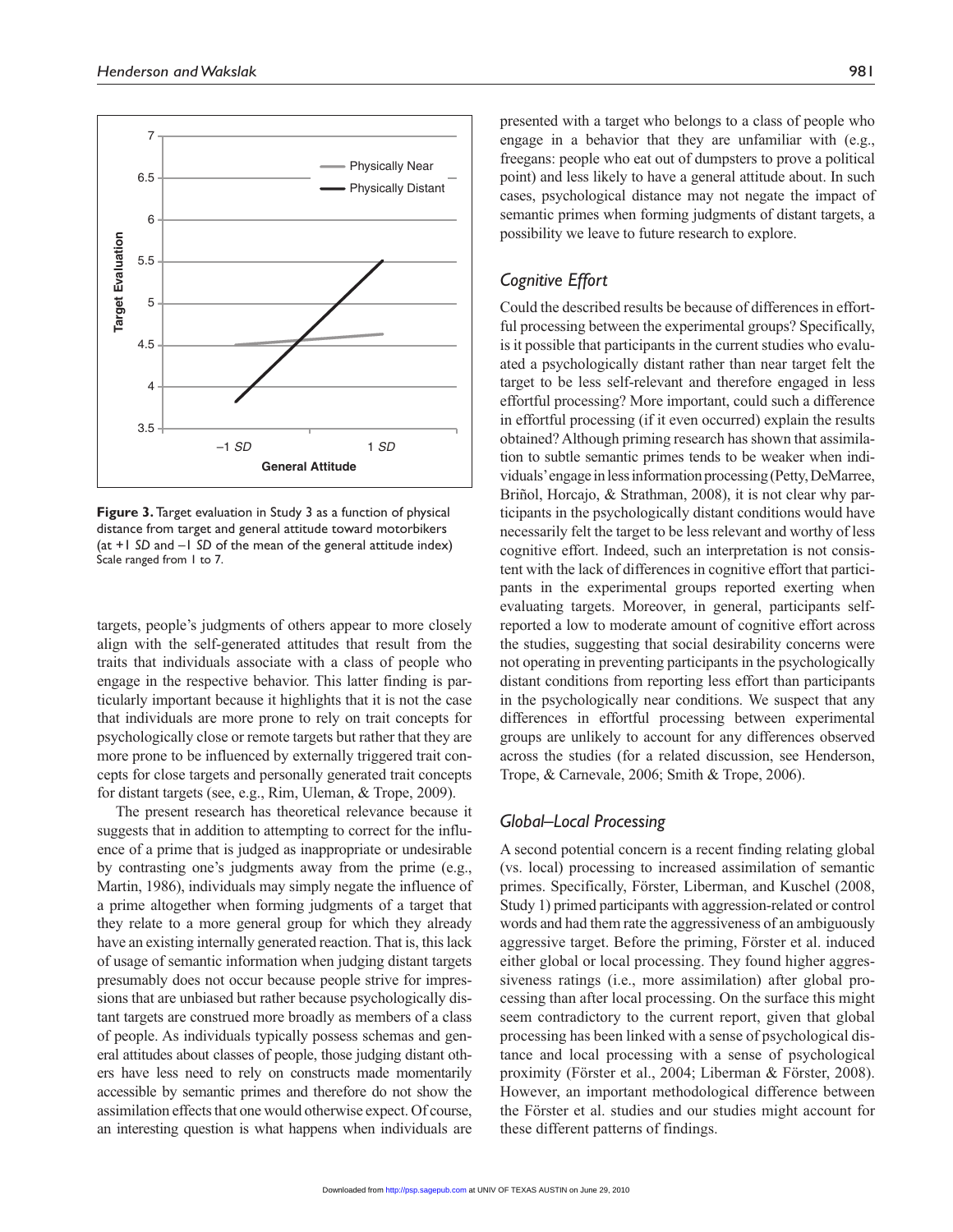More specifically, Förster et al. manipulated global– local processing before exposing participants to the aggression prime, thus potentially producing differential encoding of the prime, whereas our studies manipulated psychological distance after exposure to the prime. That is, by introducing a global rather than local style of processing before a prime, Förster et al. may have instantiated a more general way of thinking about the prime (e.g., construing the prime as a broad category rather than as a specific exemplar). Prior research has shown that priming individuals with categories (e.g., professor) results in assimilation, whereas priming individuals with exemplars (e.g., Einstein) results in contrast (e.g., Dijksterhuis et al., 1998; Kawakami, Dovidio, & Dijksterhuis, 2003; Nelson & Norton, 2005; but also see LeBoeuf & Estes, 2004).

We speculate that increased distance and global processing had the same effect in both sets of studies: Individuals were more likely to construe stimuli in terms of a general class rather than a specific instantiation. When distance or global processing is introduced before a prime it presumably affects how broadly individuals think about the semantic prime (category or exemplar), but when it is introduced after a prime, it presumably affects how broadly individuals think about the target of judgment (member of category or specific target). These different effects, in turn, have opposite downstream consequences for participants' evaluative judgments. Future studies should explore how the timing or order of exposure of semantic primes relative to information that conveys psychological distance or globality of processing affects priming effects on impression formation.

#### *Beyond Semantic Primes*

In the current research, we specifically focused on semantic primes as a particular example of momentarily accessible information that can be triggered externally and influence people's judgments. Although our focus was specifically on semantic primes, momentarily accessible information that is externally triggered can include other types of primes, including primes that activate goals (e.g., Laran, Janiszewski, & Cunha, 2008) or cognitive procedures (e.g., Henderson, de Liver, & Gollwitzer, 2008). Moreover, other types of factors that have little to do with conceptual priming, such as emotions (Hinojosa, Carretié, Méndez-Bértolo, Míguez, & Pozo, 2009; Schwarz & Clore, 1983) can temporarily influence people's judgments and behavior. Future research should explicitly examine whether other types of influences beside semantic primes have greater impact on social evaluations of psychologically close targets.

#### **Coda**

The current findings implicate psychological distance as one factor that determines how people will use externally provided information when forming judgments of others.

Specifically, the main implications of the current studies is that when others are engaging in acts that are ambiguous (e.g., Hurricane Katrina victims viewed on the media taking food from supermarkets perceived as either looting or surviving), temporarily accessible constructs triggered by external cues will usually fail to have an influence on how people evaluate others when they are psychologically distant rather than close (e.g., viewed on the news from a distant rather than close location). Indeed, people are frequently called on to form judgments and behave in response to others while in the presence of mundane objects (e.g., Kay, Wheeler, Bargh, & Ross, 2004), and the current research suggests that increases in psychological distance from others will lessen the impact such objects will have on evaluations relative to the impact of one's general attitudes.

#### **Appendix**

*Stimulus Used in Studies 1 and 2*



*Stimulus Used in Study 3*

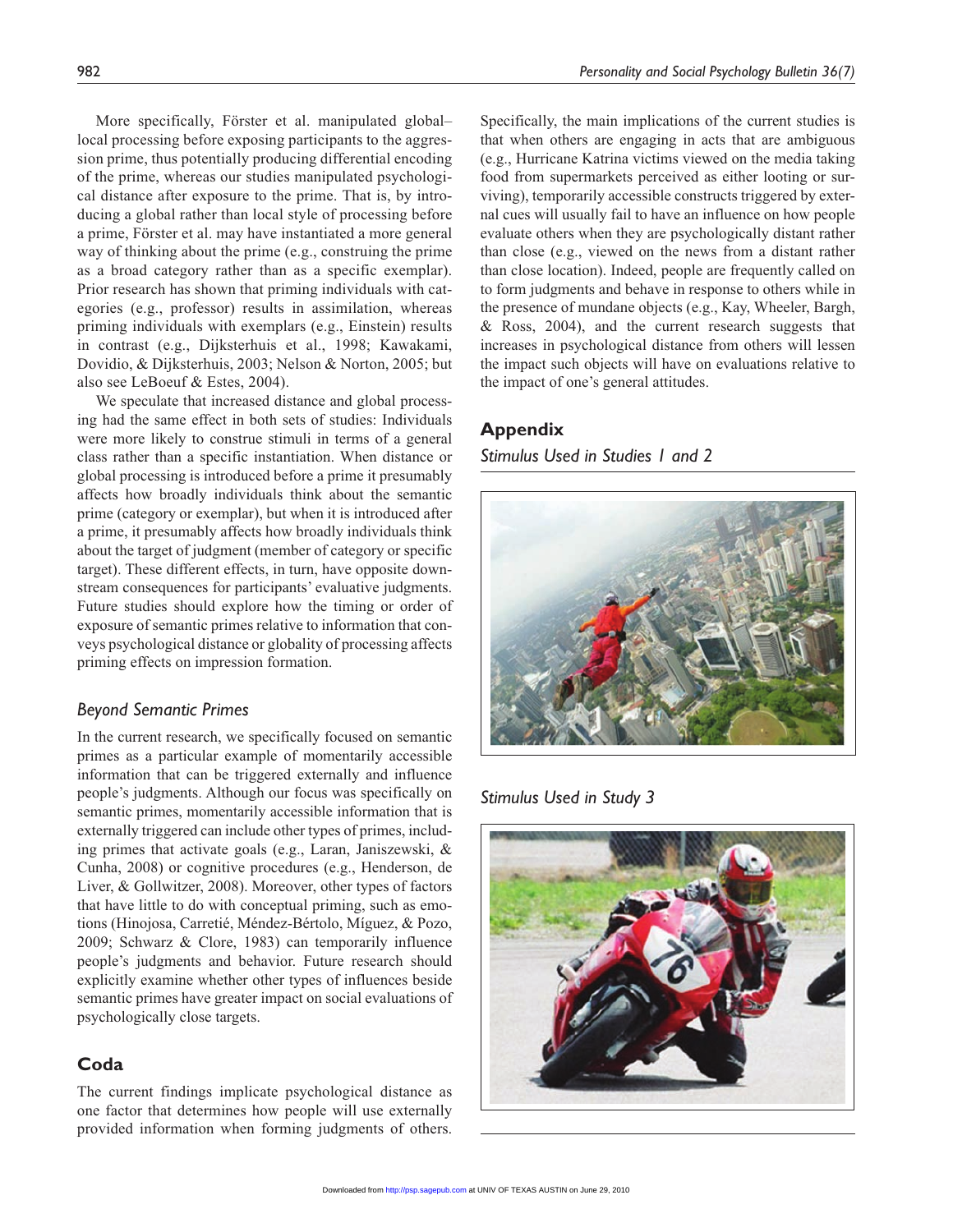#### **Acknowledgments**

Many thanks to Shaun Archer, Ressa Dube, and Stephen Hogan for their assistance with data collection and to Kentaro Fujita, Ido Liviatan, and the attendees of the Duck Conference on Social Cognition for discussion of ideas.

#### **Declaration of Conflicting Interests**

The authors declared no potential conflicts of interests with respect to the authorship and/or publication of this article.

#### **Financial Disclosure/Funding**

The authors received no financial support for the research and/or authorship of this article.

#### **Notes**

- 1. In some cases, the target can be the self-concept.
- 2. Four participants who indicated skydiving in the past and two participants who were outliers (more than 1.5 times the interquartile range [IQR] below the first quartile or above the third quartile) were removed from the analyses. Based on feedback from our research assistants, these outliers occurred because participants failed to take the task seriously (e.g., not reading the instructions, circling the same responses for all questions at such a fast pace to suggest they did not read the questions).
- 3. Given the unexpectedly low reliability of our target evaluation composite in Study 1, we analyzed the same data item by item. With the exception of the first item, which evidenced a main effect of prime (more positive evaluation of target after adventurousness vs. recklessness prime), the itemwise analyses revealed the same pattern of findings as the composite index.
- 4. For those assigned to the reckless priming condition, there was no relationship for those in the physically near condition  $(r =$  $-0.03$ ,  $n = 25$ ,  $p = 0.88$ ) and a positive relationship for those in the physically distant condition ( $r = .22$ ,  $n = 31$ ,  $p = .24$ ). For those assigned to the adventurous priming condition, there was a positive relationship for those in the near  $(r = .25, n = 35, p = .16)$ and distant  $(r = .32, n = 31, p = .08)$  conditions. Correlations for the near and distant conditions, however, were not significantly different from each other in either the reckless  $(Z < 1)$  or adventurous  $(Z < 1)$  priming conditions.
- 5. One participant failed to answer these questions.
- 6. One participant who indicated skydiving in the past and one participant who was an outlier (more than 1.5 times the IQR range below the first quartile) were removed from the analyses. Based on feedback from our research assistants, this outlier occurred because the participant failed to take the task seriously.
- 7. For those assigned to the reckless priming condition, there was no relationship for those in the physically near condition  $(r =$  $-0.09$ ,  $n = 19$ ,  $p = 0.73$  and a positive relationship for those in the physically distant condition ( $r = .33$ ,  $n = 17$ ,  $p = .19$ ). For

those assigned to the adventurous priming condition, there was a positive relationship for those in the near  $(r = .20, n = 19,$  $p = .41$ ) and distant ( $r = .42$ ,  $n = 18$ ,  $p = .08$ ) conditions. However, the correlations within the near and distant conditions were not significantly different from each other in either the reckless or adventurous prime conditions  $(Z = 1.18, p = .24)$ and  $Z = .68$ ,  $p = .50$ , respectively).

8. Given the unexpectedly low reliability of our target evaluation composite in Study 3, we analyzed the same data item by item. The itemwise analyses revealed the same pattern of findings as the composite index.

#### **References**

- Carey, B. (2007, July). Who's minding the mind? *New York Times*, Science Desk, p. 1.
- DeCoster, J., & Claypool, H. M. (2004). A meta-analysis of priming effects on impression formation supporting a general model of informational biases. *Personality and Social Psychology Review, 8,* 2-27.
- Dijksterhuis, A., & Knippenberg, A. (2000). Behavioral indecision: Effects of self-focus on automatic behavior. *Social Cognition*, *18*(1), 55-74.
- Dijksterhuis, A., Spears, R., Postmes, T., Stapel, D., Koomen, W., Knippenberg, A., & Scheepers, D. (1998). Seeing one thing and doing another: Contrast effects in automatic behavior. *Journal of Personality and Social Psychology*, *75*, 862-871.
- Förster, J., Friedman, R., & Liberman, N. (2004). Temporal construal effects on abstract and concrete thinking: Consequences for insight and creative cognition. *Journal of Personality and Social Psychology, 87*, 177-189.
- Förster, J., & Liberman, N. (2007). Knowledge activation. In E. T. Higgins & A. W. Kruglanski (Eds.), *Social psychology: Handbook of basic principles* (2nd ed., pp. 201-231). New York, NY: Guilford.
- Förster, J., Liberman, N., & Kuschel, S. (2008). The effect of global versus local processing styles on assimilation versus contrast in social judgment. *Journal of Personality and Social Psychology, 94,* 579-599.
- Fujita, K., Eyal, T., Chaiken, S., Trope, Y., & Liberman, N. (2008). Influencing attitudes toward near and distant objects. *Journal of Experimental Social Psychology, 44,* 562-572.
- Fujita, K., Henderson, M. D., Eng, J., Trope, Y., & Liberman, N. (2006). Spatial distance and mental construal of social events. *Psychological Science, 17,* 278-282.
- Galinsky, A., Wang, C., & Ku, G. (2008). Perspective-takers behave more stereotypically. *Journal of Personality and Social Psychology*, *95*, 404-419.
- Gladwell, M. (2005). *Blink: The power of thinking without thinking.* New York, NY: Little, Brown.
- Henderson, M. D. (2009). Psychological distance and group judgments: The effect of physical distance on beliefs about common goals. *Personality and Social Psychology Bulletin, 35,* 1330-1341.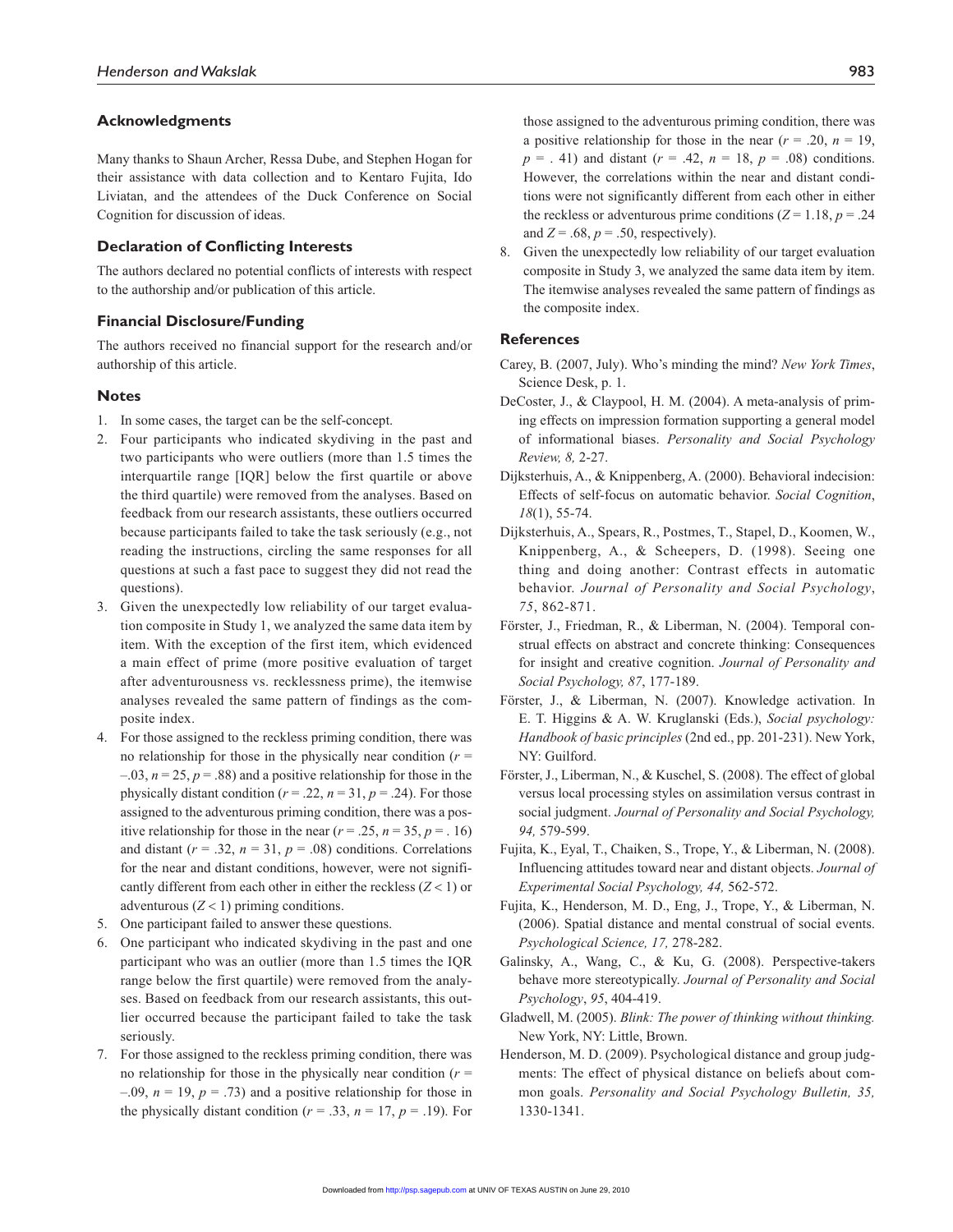- Henderson, M. D., de Liver, Y., & Gollwitzer, P. (2008). The effects of an implemental mind-set on attitude strength. *Journal of Personality and Social Psychology, 94*, 396-411.
- Henderson, M. D., Fujita, K., Trope, Y, & Liberman, N. (2006). Transcending the "here": The effect of spatial distance on social judgment. *Journal of Personality and Social Psychology*, *91,* 845-856.
- Henderson, M., Trope, Y., & Carnevale, P. (2006). Negotiation from a near and distant time perspective. *Journal of Personality and Social Psychology*, *91*, 712-729.
- Herr, P. M., Sherman, S. J., & Fazio, R. H. (1983). On the consequences of priming: Assimilation and contrast effects. *Journal of Experimental Social Psychology, 19,* 323-340.
- Higgins, E. (1996). Knowledge activation: Accessibility, applicability, and salience. In E. T. Higgins & A. W. Kruglanski (Eds.), *Social psychology: Handbook of basic principles* (pp. 133-168). New York, NY: Guilford.
- Higgins, E. T., Rholes, W. S., & Jones, C. R. (1977). Category accessibility and impression formation. *Journal of Experimental Social Psychology, 13,* 141-154.
- Hinojosa, J., Carretié, L., Méndez-Bértolo, C., Míguez, A., & Pozo, M. (2009). Arousal contributions to affective priming: Electrophysiological correlates. *Emotion, 9,* 164-171.
- Kawakami, K., Dovidio, J., & Dijksterhuis, A. (2003). Effect of social category priming on personal attitudes. *Psychological Science*, *14*, 315-319.
- Kay, A. C., Wheeler, S. C., Bargh, J. A., & Ross, L. (2004). Material priming: The influence of mundane physical objects on situational construal and competitive behavioral choice. *Organizational Behavior and Human Decision Processes, 95,* 83-96.
- Kay, A., Wheeler, S., & Smeesters, D. (2008). The situated person: Effects of construct accessibility on situation construals and interpersonal perception. *Journal of Experimental Social Psychology*, *44*, 275-291.
- Kross, E., & Ayduk, O. (2008). Facilitating adaptive emotional analysis: Distinguishing distanced-analysis of depressive experiences from immersed-analysis and distraction. *Personality and Social Psychology Bulletin*, *34*, 924-938.
- Laran, J., Janiszewski, C., & Cunha, M. (2008). Context-dependent effects of goal primes. *Journal of Consumer Research, 35,* 653-667.
- LeBoeuf, R., & Estes, Z. (2004). "Fortunately, I'm no Einstein": Comparison relevance as a determinant of behavioral assimilation and contrast. *Social Cognition*, *22*(6), 607-636.
- Ledgerwood, A., & Trope, Y. (2010). Attitudes as global and local action guides. In J. Forgas, J. Cooper, & W. Crano (Eds.), *The 12th annual Sydney symposium of social psychology: The psychology of attitudes and attitude change*. New York: Psychology Press.
- Libby, L., Shaeffer, E., & Eibach, R. (2009). Seeing meaning in action: A bidirectional link between visual perspective and action identification level. *Journal of Experimental Psychology: General*, *138*, 503-516.
- Liberman, N., & Förster, J. (2008). The effect of psychological distance on perceptual level of construal. *Cognitive Science, 33,* 1330-1341.
- Liberman, N., Förster, J., & Higgins, E. (2007). Completed vs. interrupted priming: Reduced accessibility from post-fulfillment inhibition. *Journal of Experimental Social Psychology, 43,* 258-264.
- Liberman, N., Sagristano, M., & Trope, Y. (2002). The effect of temporal distance on level of mental construal. *Journal of Experimental Social Psychology*, *38*, 523-534.
- Liberman, N., & Trope, Y. (1998). The role of feasibility and desirability considerations in near and distant future decisions: A test of temporal construal theory. *Journal of Personality and Social Psychology, 75*(1), 5-18.
- Liberman, N., Trope, Y., & Stephan, E. (2007). Psychological distance. In E. T. Higgins & A. W. Kruglanski (Eds.), *Social psychology: Handbook of basic principles* (2nd ed., pp. 353-381). New York, NY: Guilford.
- Liviatan, I., Trope, Y., & Liberman, N. (2008). Interpersonal similarity as a social distance dimension: Implications for perception of others' actions. *Journal of Experimental Social Psychology*, *44*, 1256-1269.
- Maio, G., Bell, D., & Esses, V. (1996). Ambivalence in persuasion: The processing of messages about immigrant groups. *Journal of Experimental Social Psychology*, *32*, 513-536.
- Martin, L. L. (1986). Set/reset: Use and disuse of concepts in impression formation. *Journal of Personality and Social Psychology, 51,* 493-504.
- Mussweiler, T., & Damisch, L. (2008). Going back to Donald: How comparisons shape judgmental priming effects. *Journal of Personality and Social Psychology*, *95*, 1295-1315.
- Mussweiler, T., & Neumann, R. (2000). Sources of mental contamination: Comparing the effects of self-generated versus externally provided primes. *Journal of Experimental Social Psychology*, *36*, 194-206.
- Nelson, L., & Norton, M. (2005). From student to superhero: Situational primes shape future helping. *Journal of Experimental Social Psychology*, *41*, 423-430.
- Petty, R. E., DeMarree, K. G., Briñol, P., Horcajo, J., & Strathman, A. J. (2008). Need for cognition can magnify or attenuate priming effects in social judgment. *Personality and Social Psychology Bulletin, 34,* 900-912.
- Rim, S., Uleman, J., & Trope, Y. (2009). Spontaneous trait inference and construal level theory: Psychological distance increases nonconscious trait thinking. *Journal of Experimental Social Psychology*, *45*, 1088-1097.
- Schwarz, N., & Clore, G. (1983). Mood, misattribution, and judgments of well-being: Informative and directive functions of affective states. *Journal of Personality and Social Psychology*, *45*, 513-523.
- Smeesters, D., Warlop, L., Van Avermaet, E., Corneille, O., & Yzerbyt, V. (2003). Do not prime hawks with doves: The interplay of construct activation and consistency of social value orientation on cooperative behavior. *Journal of Personality and Social Psychology*, *84*, 972-987.
- Smith, P., & Trope, Y. (2006). You focus on the forest when you're in charge of the trees: Power priming and abstract information processing. *Journal of Personality and Social Psychology*, *90*, 578-596.